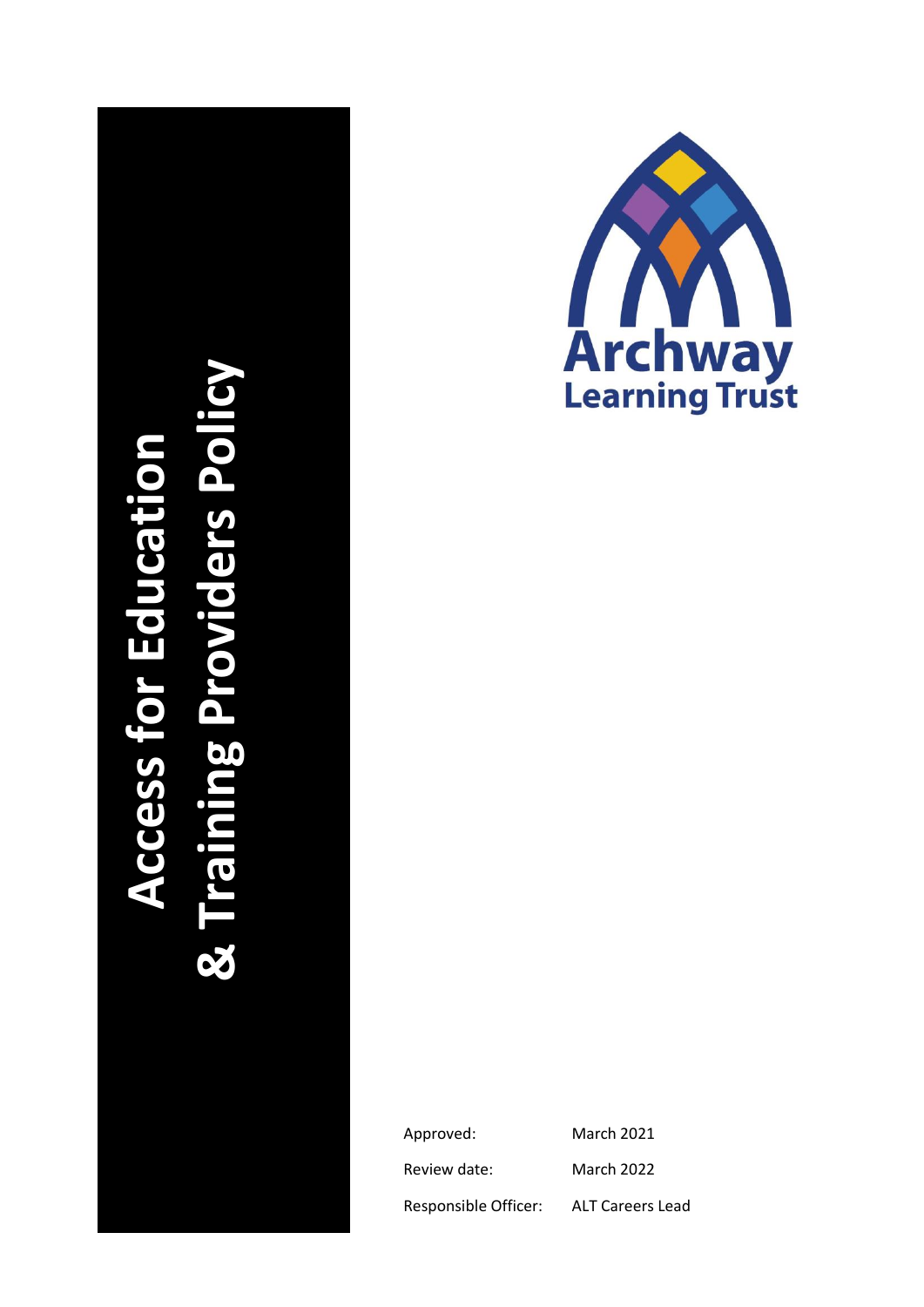# **Trust Ethos, Mission, Vision and Values**



The Trust believes in the transformational power of education for each individual and that this is enhanced through collaborative working between the academies.

Exercise the Second Property of Barnets, providing nurture and<br>
Second of learners, providing nurture and<br>
an outstanding educational experience<br>
for all to grow and flourish<br>
To transform the lives of all through the<br>
pow

# Working together, transforming lives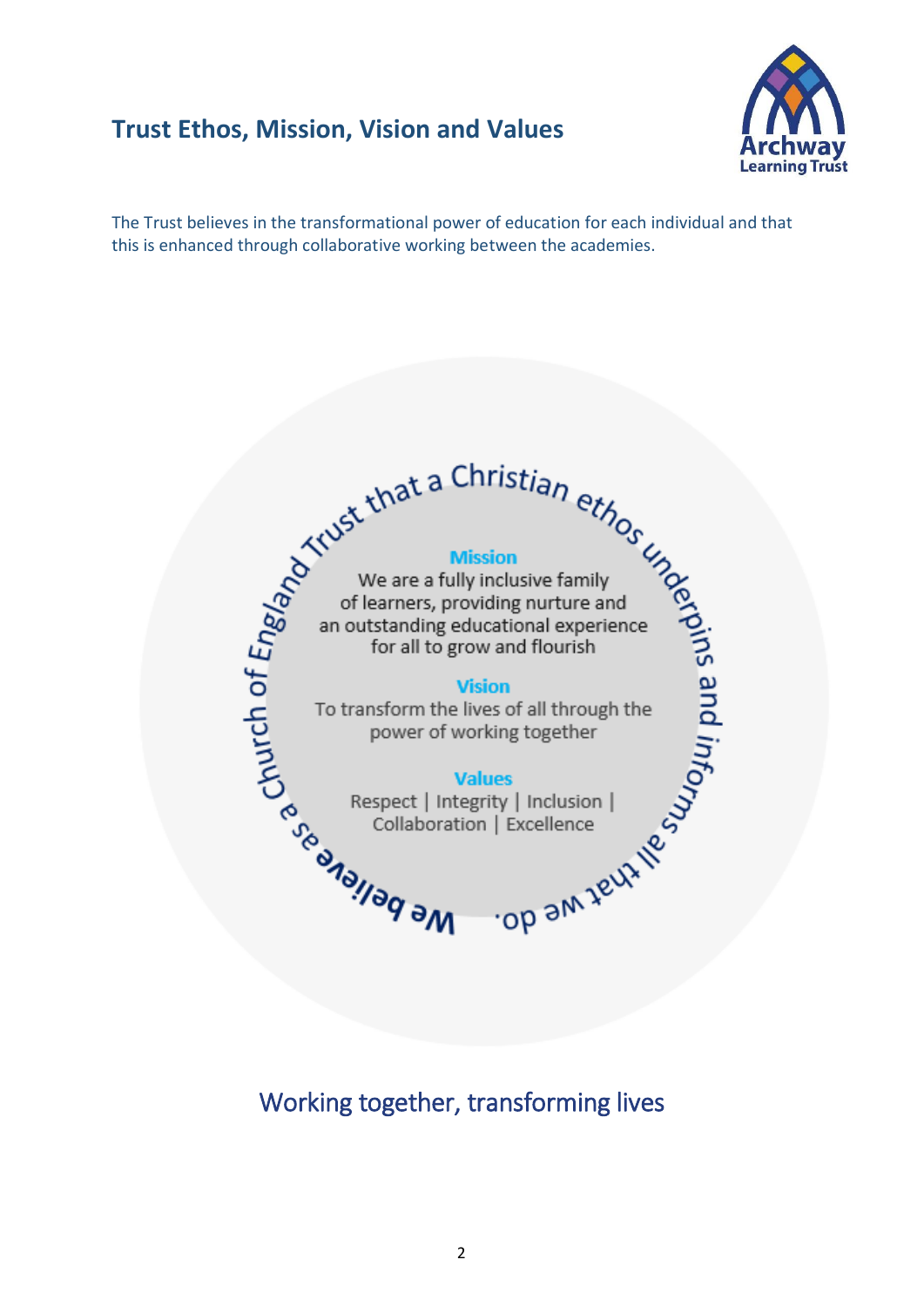# **Contents**

| Para         |                                        |
|--------------|----------------------------------------|
| $\mathbf{1}$ | <b>Policy Statement</b>                |
| 2            | Scope and Principles                   |
| 3            | Management of provider access requests |
| 4            | Examples of opportunities for access   |
| 5            | <b>Premises and facilities</b>         |

Where the word 'Trust' is used in this document it refers to Archway Learning Trust.

Where the word 'Advisory Board' is used it refers to the Academy Advisory Board (AAB) of an individual academy within the Trust.

Where appropriate the AABs of individual academies will publish details of the procedures and practices to implement Trust policies.

The term 'Trust Executive Leadership Team' (ELT) is comprised of the Chief Executive Officer, Director of Education, Regional Director, Chief Finance Officer, Director of Corporate Affairs, Director of Operations, and Director of People Strategy.

Where the word 'users' is used it refers to staff, future staff issued with ICT access and/or hardware, AAB members, volunteers and regular visitors.

Where the phrase 'Senior Leader' is used, this refers to the ELT, Principals, Headteachers or Business Services Director within the Trust.

Where the phrase 'Principal' is used, this also refers to Headteachers.

### **Related Policies and Procedures**

- Careers Education, Information, Advice and Guidance Policy
- Safeguarding Policy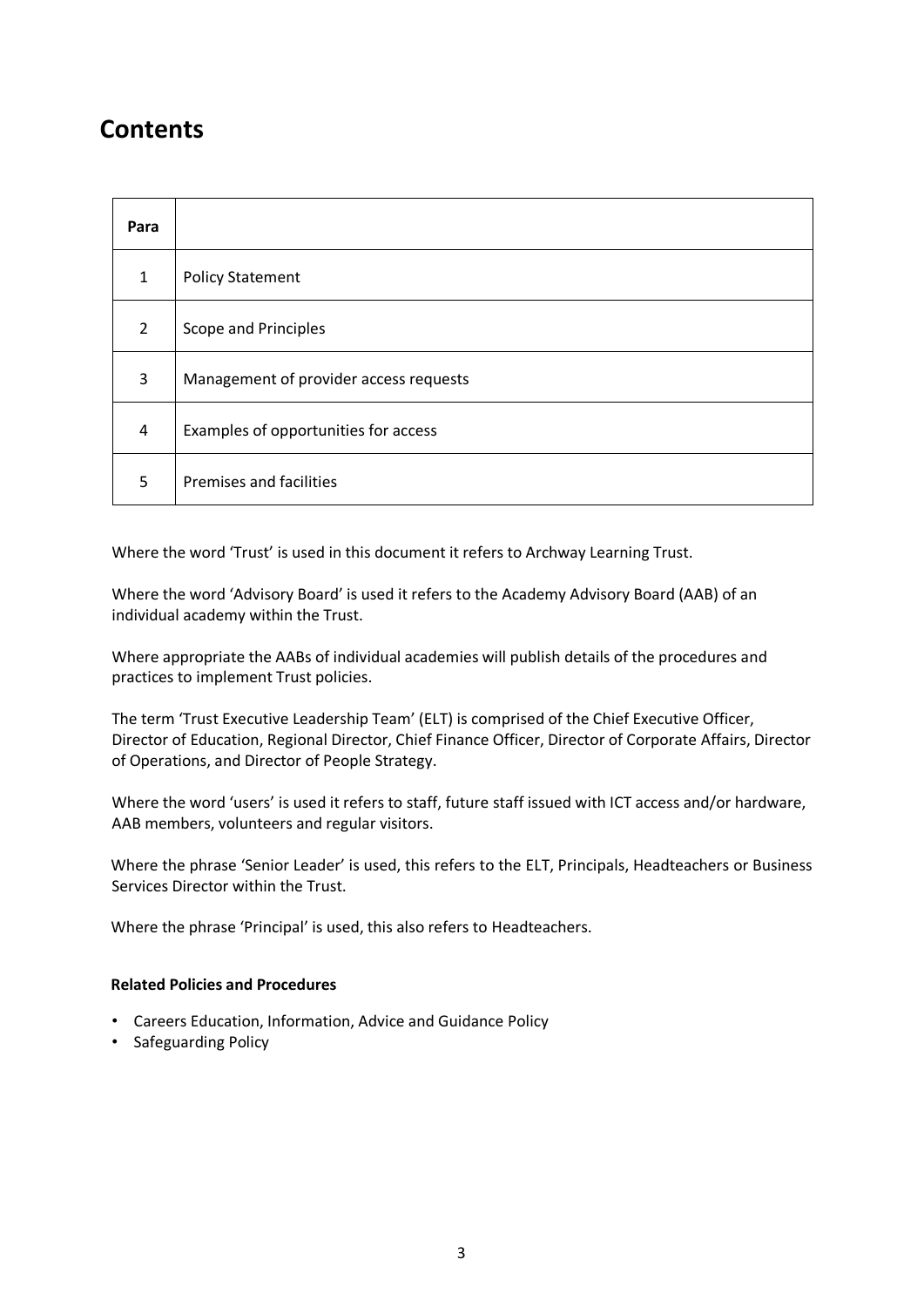## **1. Policy Statement**

 $1.1.$ This policy statement sets out the Trust's arrangements for managing the access of providers to pupils at the Trust's schools for the purposes of giving them information about the provider's education or training offer. This complies with the Trust's legal obligations under Section 42B of the Education Act 1997.

## **2. Scope and Principles**

- $2.1.$ Students in years 8-13 are entitled:
	- To find out about technical education qualifications and apprenticeships opportunities, as part of a careers programme which provides information on the full range of education and training options available at each transition point.
	- To hear from a range of local providers about the opportunities they offer, including technical education and apprenticeships – through options evenings, assemblies and group discussions and taster events.
	- To understand how to make applications for the full range of academic and technical courses.

## **3. Management of provider access requests**

 $3.1.$ A provider wishing to request access should contact:

Vicky Merrick (Trust Careers Lead)

Telephone: 0115 929 7445 ext 3069

Email: vmerrick@archwaytrust.co.uk

### **4. Examples of opportunities for access**

|        | <b>Autumn Term</b>                                                                                                                                      | <b>Spring Term</b>                                                                                             | <b>Summer Term</b>                                                           |
|--------|---------------------------------------------------------------------------------------------------------------------------------------------------------|----------------------------------------------------------------------------------------------------------------|------------------------------------------------------------------------------|
| Year 8 | <b>Building the Future</b><br>Pathways for Progression<br>assembly and tutor group<br>opportunities<br>KS4 Curriculum Choices<br>opportunities assembly | Developing character skills<br>assembly and tutor group<br>opportunities<br>KS4 Curriculum Choices<br>evenings | Developing employability<br>skills assembly and tutor<br>group opportunities |
| Year 9 | <b>Opening Doors</b><br>Pathways to employability,<br>using Local Labour Market<br>Information LMI assembly<br>and tutor group activities               | Event for University Technical<br>Colleges/Apprenticeship<br>providers                                         | 'Speed Networking' event<br>with providers and employers                     |